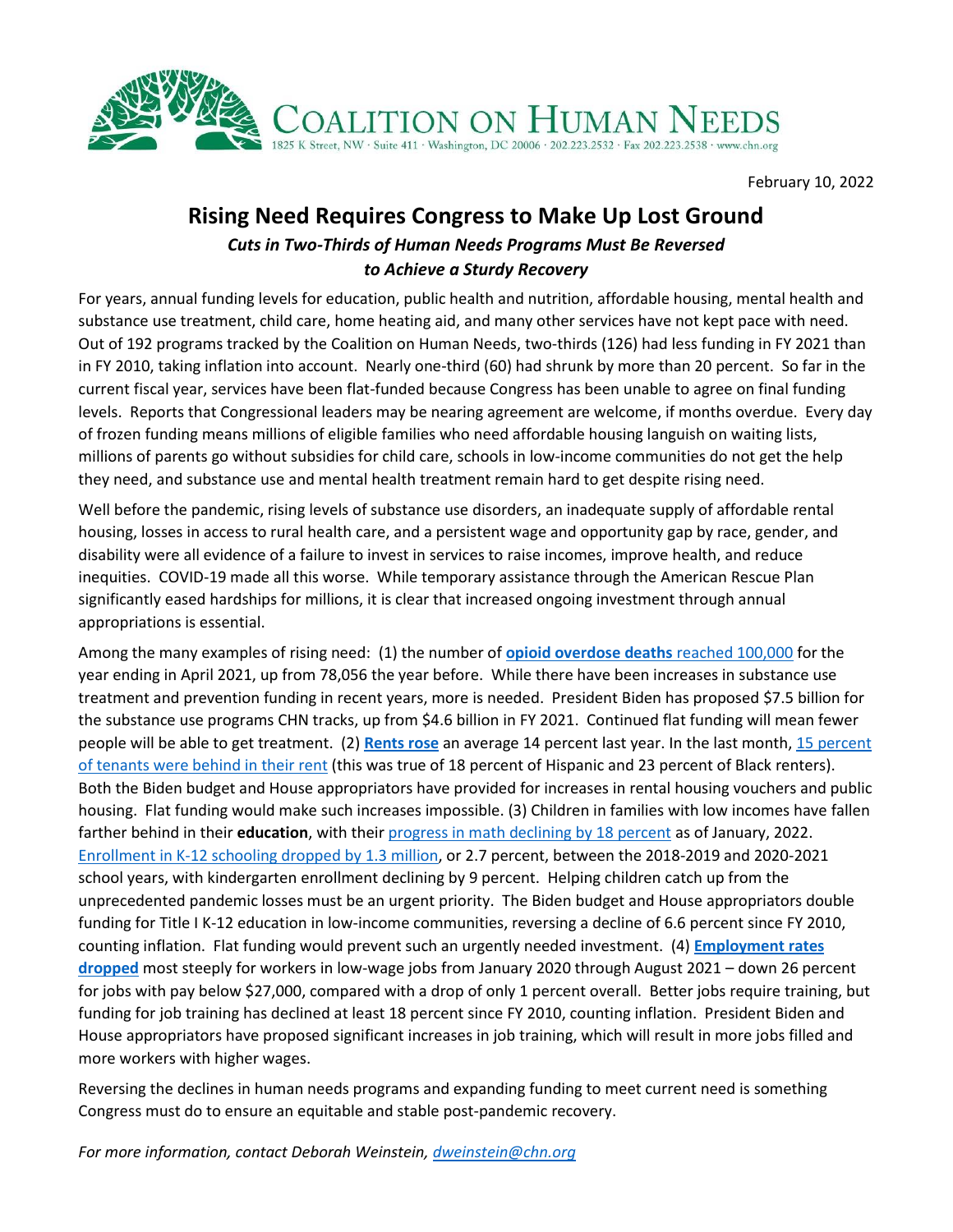## **Cuts in Two-Thirds of Human Needs Programs Must Be Reversed**

Coalition on Human Needs In millions of dollars

*2/10/2022*

| <b>COALITION ON HUMAN NEEDS</b>                                      | FY 2010 | <b>FY10, in</b><br>$FY22$ \$ <sup>1</sup> | FY 2021          | <b>FY21, in</b><br>$FY22$ \$ <sup>1</sup> | <b>Dollar</b><br>Change<br>from FY10<br>to FY21 in<br>FY22\$) | <b>Percent</b><br>Change<br>from FY10<br>to FY21 in<br>FY22 \$) | <b>Biden</b><br>FY 2022<br><b>Request</b> |
|----------------------------------------------------------------------|---------|-------------------------------------------|------------------|-------------------------------------------|---------------------------------------------------------------|-----------------------------------------------------------------|-------------------------------------------|
| <b>JOB TRAINING AND EMPLOYMENT SERVICES</b>                          |         |                                           |                  |                                           |                                                               |                                                                 |                                           |
| <b>Adult Training (WIOA)</b>                                         | 861.5   | 1,081.5                                   | 862.6            | 886.3                                     | $-195.2$                                                      | $-18.1%$                                                        | 900.0                                     |
| Youth Training (WIOA)                                                | 924.1   | 1,160.1                                   | 921.1            | 946.4                                     | $-213.7$                                                      | $-18.4%$                                                        | 963.8                                     |
| <b>Dislocated Worker Assistance</b>                                  | 1,066.7 | 1,339.1                                   | 1,061.6          | 1,090.7                                   | $-248.4$                                                      | $-18.5%$                                                        | 1,155.3                                   |
| Dislocated Worker National Emergency Grants (National Reserve)       | 220.9   | 277.3                                     | 280.9            | 288.6                                     | 11.3                                                          | 4.1%                                                            | 380.9                                     |
| <b>Employment Service- National and States</b>                       | 724.6   | 909.7                                     | 692.4            | 711.4                                     | $-198.3$                                                      | $-21.8%$                                                        | 721.2                                     |
| Community Service Employment for Older Americans                     | 825.4   | 1,036.2                                   | 405.0            | 416.1                                     | $-620.1$                                                      | $-59.8%$                                                        | 405.0                                     |
| <b>Migrant and Seasonal Farmworkers</b>                              | 84.6    | 106.2                                     | 93.9             | 96.5                                      | $-9.7$                                                        | $-9.2%$                                                         | 96.7                                      |
| DOL Wage and Hour Division                                           | 227.6   | 285.7                                     | 246.0            | 252.8                                     | $-33.0$                                                       | $-11.5%$                                                        | 276.5                                     |
| Veterans Employment and Training                                     | 263.1   | 330.3                                     | 316.3            | 325.0                                     | $-5.3$                                                        | $-1.6%$                                                         | 324.8                                     |
| <b>Native American Programs</b>                                      | 52.8    | 66.3                                      | 55.5             | 57.0                                      | $-9.3$                                                        | $-14.0%$                                                        | 58.0                                      |
| Office of Disability Employment Policy                               | 39.0    | 49.0                                      | 38.5             | 39.6                                      | $-9.4$                                                        | $-19.2%$                                                        | 42.7                                      |
| Reintegration of Ex-Offenders                                        | 108.5   | 136.2                                     | 100.1            | 102.8                                     | $-33.4$                                                       | $-24.5%$                                                        | 150.0                                     |
| Office of Job Corps                                                  | 1,706.8 | 2,142.7                                   | 1,748.7          | 1,796.7                                   | $-346.0$                                                      | $-16.1%$                                                        | 1,754.8                                   |
| YouthBuild                                                           | 102.5   | 128.7                                     | 96.5             | 99.1                                      | $-29.5$                                                       | $-22.9%$                                                        | 145.0                                     |
| National Youth Employment Program                                    | 0.0     | 0.0                                       | 0.0              | 0.0                                       | 0.0                                                           |                                                                 | 50.0                                      |
| Workforce Data Quality Initiative                                    | 0.0     | 0.0                                       | 6.0              | 6.2                                       | 6.2                                                           |                                                                 | 6.0                                       |
| <b>Apprenticeship Programs</b>                                       | 0.0     | 0.0                                       | 185.0            | 190.1                                     | 190.1                                                         |                                                                 | 285.0                                     |
| <b>Green Jobs Innovation Fund</b>                                    | 40.0    | 50.2                                      | 0.0              | 0.0                                       | $-50.2$                                                       | $-100.0%$                                                       | 0.0                                       |
| <b>Career Pathways Innovation Fund</b>                               | 125.0   | 156.9                                     | 0.0              | 0.0                                       | $-156.9$                                                      | $-100.0%$                                                       | 0.0                                       |
| WANTO/Women in Apprenticeship                                        | 1.0     | 1.3                                       | $\overline{1.8}$ | $\overline{1.8}$                          | 0.6                                                           | 47.6%                                                           | 1.8                                       |
| Pilots, Demonstrations and Research                                  | 63.0    | 79.1                                      | 0.0              | 0.0                                       | $-79.1$                                                       | $-100.0%$                                                       | 0.0                                       |
| Evaluation                                                           | 10.0    | 12.6                                      | 0.0              | 0.0                                       | $-12.6$                                                       | $-100.0%$                                                       | 0.0                                       |
| <b>HEALTH</b>                                                        |         |                                           |                  |                                           |                                                               |                                                                 |                                           |
| Community Health Centers (discretionary funding)                     | 2,190.0 | 2,749.3                                   | 1.682.8          | 1,729.0                                   | $-1,020.3$                                                    | $-37.1%$                                                        | 1,732.8                                   |
| Community Health Ctrs Federal Tort Claims Act funding [Free Clinics] |         |                                           |                  |                                           |                                                               |                                                                 |                                           |
| <b>Medical Malpractice</b> ]                                         | 43.7    | 54.9                                      | 1.0              | 1.0                                       | $-53.8$                                                       | $-98.1%$                                                        | 1.0                                       |
| <b>National Health Service Corps</b>                                 | 142.0   | 178.3                                     | 120.0            | 123.3                                     | $-55.0$                                                       | $-30.8%$                                                        | 185.0                                     |
| <b>Training for Diversity</b>                                        | 90.9    | 114.1                                     | 91.4             | 93.9                                      | $-20.2$                                                       | $-17.7%$                                                        | 99.5                                      |
| Maternal & Child Health Block Grant                                  | 662.0   | 831.1                                     | 712.7            | 732.3                                     | $-98.8$                                                       | $-11.9%$                                                        | 822.7                                     |
| <b>Healthy Start</b>                                                 | 105.0   | 131.8                                     | 128.0            | 131.5                                     | $-0.3$                                                        | $-0.2%$                                                         | 128.0                                     |
| Children's Hospital and Grad. Medical Education                      | 318.0   | 399.2                                     | 350.0            | 359.6                                     | $-39.6$                                                       | $-9.9%$                                                         | 350.0                                     |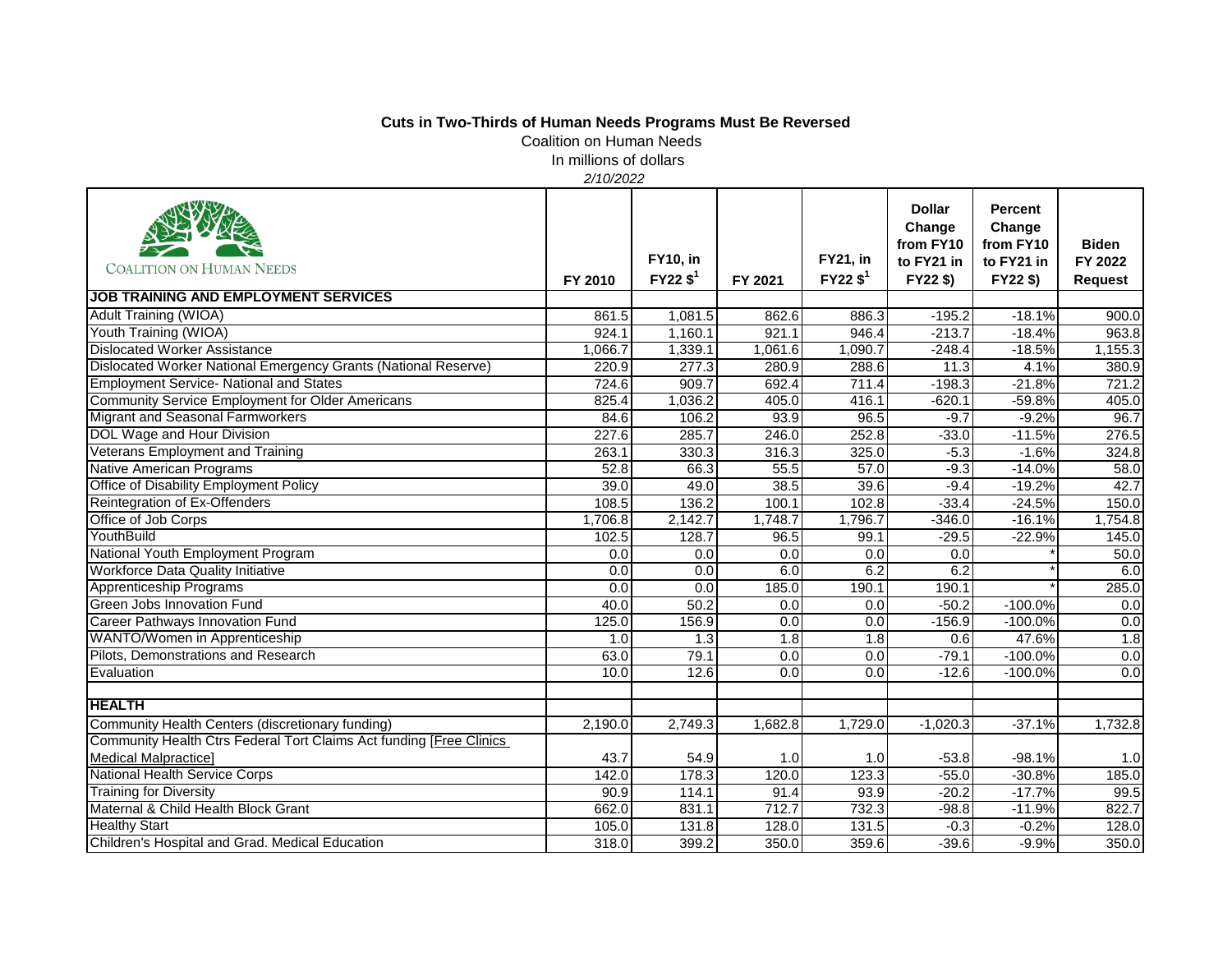|                                                                    |                  |                        |         |                        | <b>Dollar</b><br>Change | Percent<br>Change |                |
|--------------------------------------------------------------------|------------------|------------------------|---------|------------------------|-------------------------|-------------------|----------------|
|                                                                    |                  |                        |         |                        | from FY10               | from FY10         | <b>Biden</b>   |
| <b>COALITION ON HUMAN NEEDS</b>                                    |                  | <b>FY10, in</b>        |         | <b>FY21, in</b>        | to FY21 in              | to FY21 in        | FY 2022        |
|                                                                    | FY 2010          | $FY22$ \$ <sup>1</sup> | FY 2021 | $FY22$ \$ <sup>1</sup> | FY22\$)                 | FY22 \$)          | <b>Request</b> |
| Ryan White AIDS Program                                            | 2,312.2          | 2,902.7                | 2,423.8 | 2,490.3                | $-412.4$                | $-14.2%$          | 2,554.8        |
| HHS Office of the Secretary Minority HIV/AIDS Fund                 | 53.9             | 67.7                   | 55.4    | 56.9                   | $-10.7$                 | $-15.9%$          | 55.4           |
| Minority AIDs (Substance Abuse Prevention, SAMHSA)                 | 41.4             | 52.0                   | 41.2    | 42.3                   | $-9.6$                  | $-18.6%$          | 42.0           |
| Minority AIDs (Mental Health, SAMHSA)                              | 9.3              | 11.7                   | 9.2     | 9.5                    | $-2.2$                  | $-19.0%$          | 9.2            |
| <b>Minority Health</b>                                             | 55.9             | 70.2                   | 61.8    | 63.5                   | $-6.7$                  | $-9.5%$           | 61.8           |
| Office of Women's Health                                           | 33.7             | 42.3                   | 35.1    | 36.1                   | $-6.2$                  | $-14.8%$          | 35.1           |
| Title X - Family Planning                                          | 316.8            | 397.7                  | 286.5   | 294.4                  | $-103.3$                | $-26.0%$          | 340.0          |
| <b>Rural Health Programs</b>                                       | 186.0            | 233.5                  | 329.5   | 338.5                  | 105.0                   | 45.0%             | 400.2          |
| above                                                              | $\overline{0.0}$ | 0.0                    | 110.0   | 113.0                  | 113.0                   |                   | 165.0          |
| Nursing Workforce Development (Title VIII)                         | 243.9            | 306.2                  | 264.5   | 271.8                  | $-34.4$                 | $-11.2%$          | 268.0          |
| <b>Universal Newborn Hearing</b>                                   | 19.0             | 23.9                   | 17.8    | 18.3                   | $-5.6$                  | $-23.3%$          | 17.8           |
| <b>Emergency Medical Services for Children</b>                     | 21.5             | 27.0                   | 22.3    | 22.9                   | $-4.1$                  | $-15.1%$          | 28.1           |
| <b>State Health Access Grants</b>                                  | 75.0             | 94.2                   | 0.0     | 0.0                    | $-94.2$                 | $-100.0%$         | 0.0            |
| CDC Childhood Lead Poisoning Prevention/Healthy Homes              | 34.8             | 43.7                   | 22.0    | 22.6                   | $-21.1$                 | $-48.3%$          | 29.0           |
| CDC Childhood Lead Poisoning Prevention/Healthy Homes PHS          |                  |                        |         |                        |                         |                   |                |
| <b>Evaluation Transfer</b>                                         | 0.0              | 0.0                    | 0.0     | 0.0                    | 0.0                     |                   | 7.0            |
| CDC Childhood Lead Poisoning Prevention/Healthy Homes - Prevention |                  |                        |         |                        |                         |                   |                |
| and Public Health Fund                                             | 0.0              | 0.0                    | 17.0    | 17.5                   | 17.5                    |                   | 17.0           |
| <b>HUD Lead Hazard Control and Healthy Homes</b>                   | 140.0            | 175.8                  | 360.0   | 369.9                  | 194.1                   | 110.5%            | 400.0          |
| <b>Indian Health Service</b>                                       | 4.052.4          | 5,087.3                | 6,236.3 | 6,407.4                | 1,320.1                 | 25.9%             | 8,209.3        |
|                                                                    |                  |                        |         |                        |                         |                   |                |
| <b>MENTAL HEALTH</b>                                               |                  |                        |         |                        |                         |                   |                |
| Programs of Regional & National Significance                       | 361.5            | 453.8                  | 475.0   | 488.0                  | 34.2                    | 7.5%              | 659.3          |
| <b>Mental Health Block Grant</b>                                   | 420.8            | 528.3                  | 736.5   | 756.7                  | 228.4                   | 43.2%             | 1,561.5        |
| <b>Children's Mental Health</b>                                    | 121.3            | 152.3                  | 125.0   | 128.4                  | $-23.8$                 | $-15.7%$          | 125.0          |
| <b>PATH Grants to States for the Homeless</b>                      | 65.0             | 81.6                   | 64.6    | 66.4                   | $-15.2$                 | $-18.7%$          | 64.6           |
| Certified Community Behavioral Health Clinics (Opioid-related)     | 0.0              | 0.0                    | 250.0   | 256.9                  | 256.9                   |                   | 375.0          |
| Protection/Advocacy for Indiv. With Mental Illness                 | 36.4             | 45.7                   | 36.1    | 37.1                   | $-8.6$                  | $-18.8%$          | 36.1           |
| Pediatric Mental Health Care (Opioids)                             | 0.0              | 0.0                    | 10.0    | 10.3                   | 10.3                    |                   | 10.0           |
| Screening and Treatment for Maternal Depression                    | 0.0              | 0.0                    | 5.0     | 5.1                    | 5.1                     |                   | 10.0           |
| NEW: Natl Child Traumatic Stress Initiative                        | 0.0              | 0.0                    | 71.9    | 73.9                   | 73.9                    |                   | 81.9           |
|                                                                    |                  |                        |         |                        |                         |                   |                |
| <b>SUBSTANCE USE DISORDERS</b>                                     |                  |                        |         |                        |                         |                   |                |
| Treatment Programs of Reg. & Nat'l Significance, SAMHSA            | 454.6            | 570.7                  | 494.7   | 508.3                  | $-62.4$                 | $-10.9%$          | 648.9          |
| <b>Drug Courts</b>                                                 | 43.9             | 55.1                   | 70.0    | 71.9                   | 16.8                    | 30.5%             | 105.0          |
| Pregnant and Post-Partum Women Treatment                           | 16.0             | 20.1                   | 32.9    | 33.8                   | 13.7                    | 68.3%             | 49.4           |
| Substance Abuse Prevention and Treatment Block Grant, SAMHSA       | 1,798.6          | 2,257.9                | 1,778.9 | 1,827.7                | $-430.2$                | $-19.1%$          | 3,428.9        |
| Substance Abuse Prevention Programs of Reg. & Nat'l Sign.          | 202.2            | 253.8                  | 208.2   | 213.9                  | $-39.9$                 | $-15.7%$          | 216.7          |
| State Opioid Response Grant, SAMHSA                                | 0.0              | 0.0                    | 1,500.0 | 1,541.2                | 1,541.2                 |                   | 2,250.0        |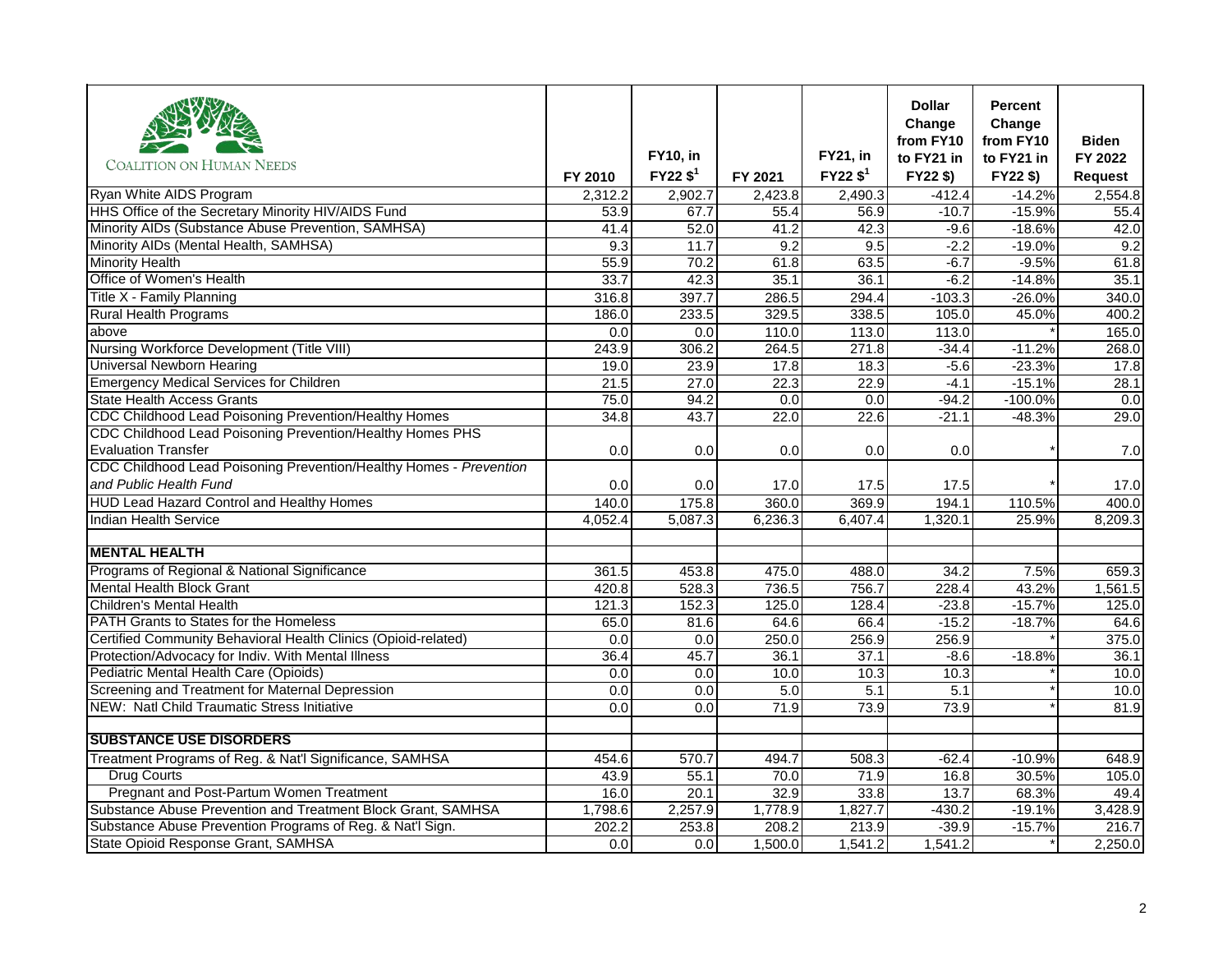| <b>COALITION ON HUMAN NEEDS</b>                                           |         | <b>FY10, in</b>        |         | <b>FY21, in</b>        | <b>Dollar</b><br>Change<br>from FY10<br>to FY21 in | <b>Percent</b><br>Change<br>from FY10<br>to FY21 in | <b>Biden</b><br>FY 2022 |
|---------------------------------------------------------------------------|---------|------------------------|---------|------------------------|----------------------------------------------------|-----------------------------------------------------|-------------------------|
|                                                                           | FY 2010 | $FY22$ \$ <sup>1</sup> | FY 2021 | $FY22$ \$ <sup>1</sup> | FY22\$)                                            | FY22\$)                                             | Request                 |
| CDC Injury Prevention and Control, Opioids                                | 0.0     | 0.0                    | 475.6   | 488.7                  | 488.7                                              |                                                     | 713.4                   |
| FDA, Opioid Epidemic                                                      | 0.0     | 0.0                    | 75.0    | 77.1                   | 77.1                                               |                                                     | 113.0                   |
|                                                                           |         |                        |         |                        |                                                    |                                                     |                         |
| <b>DISABILITIES</b>                                                       |         |                        |         |                        |                                                    |                                                     |                         |
| <b>Developmental Disabilities State Councils</b>                          | 75.1    | 94.3                   | 79.0    | 81.2                   | $-13.1$                                            | $-13.9%$                                            | 88.5                    |
| Developmental Disabilities Protection and Advocacy                        | 41.0    | 51.5                   | 41.8    | 42.9                   | $-8.5$                                             | $-16.6%$                                            | 46.8                    |
| Voting Access for People with Disabilities                                | 17.4    | 21.8                   | 8.0     | 8.2                    | $-13.6$                                            | $-62.4%$                                            | 10.0                    |
| Projects of National Significance                                         | 14.1    | 17.7                   | 12.3    | 12.6                   | $-5.1$                                             | $-28.6%$                                            | 13.1                    |
| University Centers for Excellence in Developmental Disabilities           | 38.9    | 48.8                   | 42.1    | 43.3                   | $-5.6$                                             | $-11.4%$                                            | 47.2                    |
| Independent Living, Workforce Innovation and Opportunity Act              | 103.7   | 130.2                  | 116.2   | 119.4                  | $-10.8$                                            | $-8.3%$                                             | 148.2                   |
| National Institute on Disability, Independent Living, and Rehab Research, |         |                        |         |                        |                                                    |                                                     |                         |
| <b>WIOA</b>                                                               | 109.2   | 137.1                  | 113.0   | 116.1                  | $-21.0$                                            | $-15.3%$                                            | 118.6                   |
| Assistive Technology, WIOA                                                | 31.0    | 38.9                   | 37.5    | 38.5                   | $-0.4$                                             | $-1.0%$                                             | 44.0                    |
|                                                                           |         |                        |         |                        |                                                    |                                                     |                         |
| <b>CHILD WELFARE SERVICES</b>                                             |         |                        |         |                        |                                                    |                                                     |                         |
| <b>Child Welfare Services</b>                                             | 281.7   | 353.6                  | 268.7   | 276.1                  | $-77.6$                                            | $-21.9%$                                            | 275.0                   |
| Child Welfare Training, Research or Demo Projects                         | 27.0    | 33.9                   | 19.0    | 19.5                   | $-14.4$                                            | $-42.4%$                                            | 121.0                   |
| <b>CAPTA Child Protective Services State Grants</b>                       | 28.5    | 35.8                   | 90.1    | 92.6                   | 56.8                                               | 158.7%                                              | 120.0                   |
| <b>CAPTA Child Abuse Discretionary Grants</b>                             | 29.0    | 36.4                   | 35.0    | 36.0                   | $-0.4$                                             | $-1.2%$                                             | 35.0                    |
| CAPTA Community Grants for Prevention of Abuse & Neglect                  | 41.7    | 52.3                   | 60.7    | 62.4                   | 10.0                                               | 19.1%                                               | 80.0                    |
| Adoption Opportunities (starting in FY11 includes Children's Health Act   |         |                        |         |                        |                                                    |                                                     |                         |
| funding)                                                                  | 26.4    | 33.1                   | 44.1    | 45.3                   | 12.2                                               | 36.7%                                               | 46.1                    |
| Children's Health Act Adoption Programs                                   | 13.0    | 16.3                   | 0.0     | 0.0                    | $-16.3$                                            | $-100.0%$                                           | 0.0                     |
| <b>Adoption Incentive Grants</b>                                          | 39.5    | 49.6                   | 75.0    | 77.1                   | 27.5                                               | 55.4%                                               | 75.0                    |
| Teen Pregnancy Prevention Community Grants                                | 110.0   | 138.1                  | 101.0   | 103.8                  | $-34.3$                                            | $-24.9%$                                            | 101.0                   |
| Social Service & Income Maintenance Research                              | 20.0    | 25.1                   | 7.5     | 7.7                    | $-17.4$                                            | $-69.3%$                                            | 8.5                     |
| Promoting Safe and Stable Families (discretionary funds)                  | 63.0    | 79.1                   | 82.5    | 84.8                   | 5.7                                                | 7.2%                                                | 106.0                   |
| Regional Partnership Grants (PSSF)                                        | 0.0     | 0.0                    | 0.0     | 0.0                    | 0.0                                                |                                                     | 7.0                     |
| Kinship Navigators (PSSF)                                                 | 0.0     | 0.0                    | 20.0    | 20.5                   | 20.5                                               |                                                     | 30.0                    |
| <b>Mentoring Children of Prisoners</b>                                    | 49.0    | 61.5                   | 0.0     | 0.0                    | $-61.5$                                            | $-100.0%$                                           | 0.0                     |
| Consolidated Runaway, Homeless Youth Program                              | 98.0    | 123.0                  | 116.8   | 120.0                  | $-3.0$                                             | $-2.5%$                                             | 123.8                   |
| Service Connection for Youth on the Streets (Prevention Grants)           | 18.0    | 22.6                   | 20.0    | 20.5                   | $-2.0$                                             | $-9.1%$                                             | 21.2                    |
| Chafee Independent Living Training Vouchers                               | 45.0    | 56.5                   | 43.3    | 44.5                   | $-12.0$                                            | $-21.2%$                                            | 48.3                    |
| Abandoned Infants Assistance                                              | 12.0    | 15.1                   | 0.0     | $\overline{0.0}$       | $-15.1$                                            | $-100.0%$                                           | 0.0                     |
| Native American Programs                                                  | 48.8    | 61.3                   | 57.1    | 58.7                   | $-2.6$                                             | $-4.2%$                                             | 60.5                    |
| <b>COMMUNITY SERVICES</b>                                                 |         |                        |         |                        |                                                    |                                                     |                         |
| <b>Community Services Block Grant</b>                                     | 700.0   | 878.8                  | 745.0   | 765.4                  | $-113.3$                                           | $-12.9%$                                            | 753.9                   |
| Economic Development (in FY 10, Job Oppty's for Low-Income Indiv.)        | 2.6     | $\overline{3.3}$       | 20.4    | 21.0                   | 17.7                                               | 542.2%                                              | 21.6                    |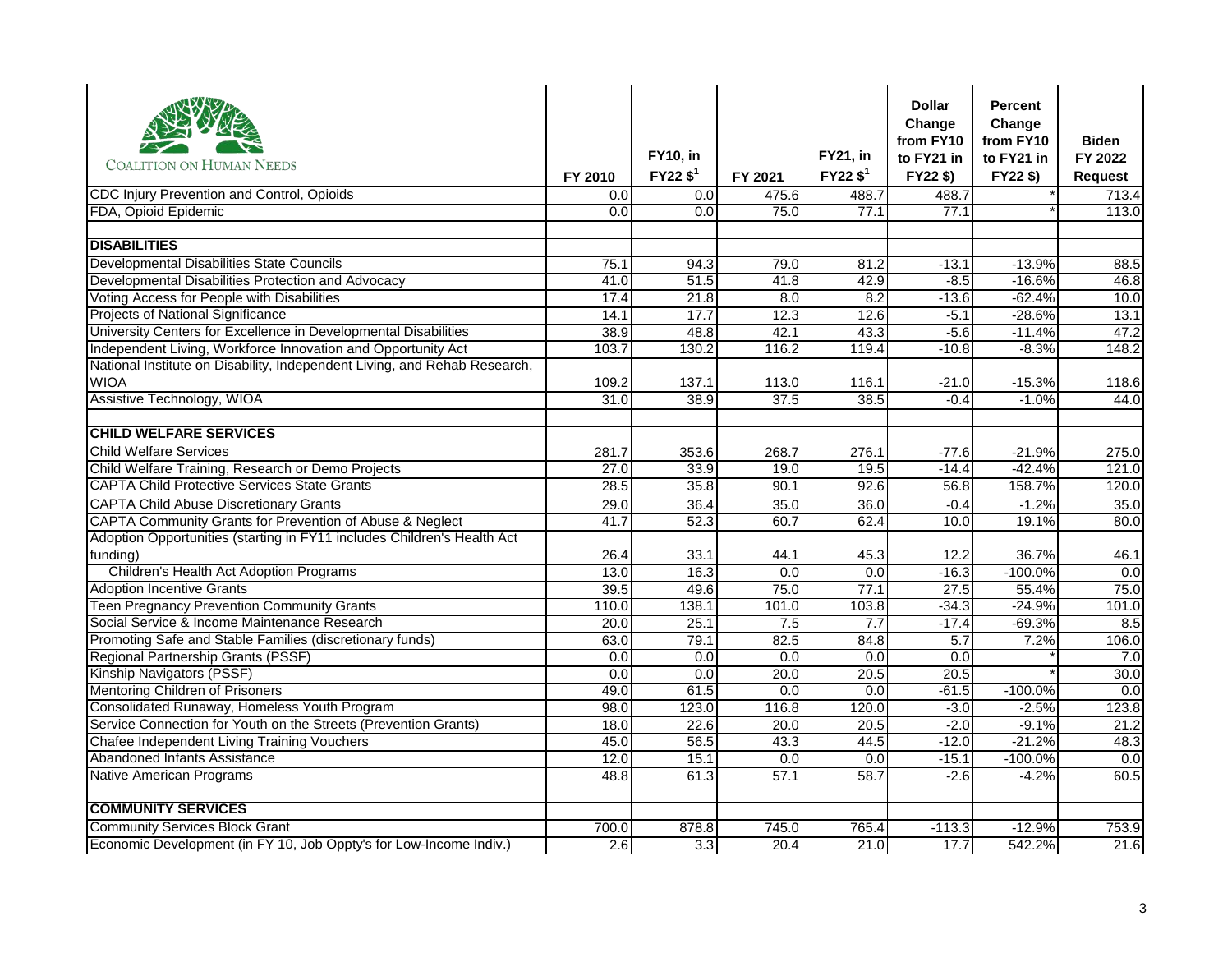|                                                                       |                  |                        |          |                        | <b>Dollar</b><br>Change | <b>Percent</b><br>Change |                |
|-----------------------------------------------------------------------|------------------|------------------------|----------|------------------------|-------------------------|--------------------------|----------------|
|                                                                       |                  |                        |          |                        | from FY10               | from FY10                | <b>Biden</b>   |
| <b>COALITION ON HUMAN NEEDS</b>                                       |                  | <b>FY10, in</b>        |          | <b>FY21, in</b>        | to FY21 in              | to FY21 in               | FY 2022        |
|                                                                       | FY 2010          | $FY22$ \$ <sup>1</sup> | FY 2021  | $FY22$ \$ <sup>1</sup> | FY22\$)                 | FY22 \$)                 | <b>Request</b> |
| <b>Rural Community Facilities</b>                                     | 10.0             | 12.6                   | 10.0     | 10.3                   | $-2.3$                  | $-18.2%$                 | 10.0           |
| Assets for Independence (IDA initiative)                              | 23.9             | 30.0                   | 0.0      | 0.0                    | $-30.0$                 | $-100.0%$                | 0.0            |
| Family Violence/Battered Women's Shelters (HHS)                       | 130.0            | 163.2                  | 182.5    | 187.5                  | 24.3                    | 14.9%                    | 463.5          |
| Domestic Violence Hotline (HHS)                                       | $\overline{3.2}$ | $\overline{4.0}$       | 13.0     | 13.4                   | 9.3                     | 232.5%                   | 25.8           |
| Violence Against Women Act Programs, Dept. of Justice (pd. from Crime |                  |                        |          |                        |                         |                          |                |
| Victims Fund)                                                         | 422.5            | 530.4                  | 435.0    | 446.9                  | $-83.5$                 | $-15.7%$                 | 435.0          |
| Violence Against Women Prevention and Prosecution Programs (DOJ)      | 0.0              | 0.0                    | 78.5     | 80.7                   | 80.7                    |                          | 565.0          |
| Low Income Home Energy Assistance (LIHEAP) - total                    | 5,100.0          | 6,402.5                | 3,750.3  | 3,853.2                | $-2,549.2$              | $-39.8%$                 | 3.850.3        |
| Low Income Home Energy Assistance (LIHEAP) - formula grants           | 4,509.7          | 5,661.4                | 3,750.3  | 3,853.2                | $-1,808.2$              | $-31.9%$                 | 3,850.3        |
| Low Income Home Energy Assistance (LIHEAP) - contingency              | 590.3            | 741.1                  | 0.0      | 0.0                    | $-741.1$                | $-100.0%$                | 0.0            |
| Weatherization and Intergovernmental Program (Dept. of Energy)        | 289.0            | 362.8                  | 377.5    | 387.9                  | 25.1                    | 6.9%                     | 808.5          |
| Refugee and Entrant Assistance - total                                | 730.8            | 917.4                  | 1,910.2  | 1,962.6                | 1,045.2                 | 113.9%                   | 4,404.9        |
| <b>Transitional and Medical Services</b>                              | 353.3            | 443.5                  | 354.0    | 363.7                  | $-79.8$                 | $-18.0%$                 | 605.0          |
| <b>Victims of Trafficking</b>                                         | 9.8              | 12.3                   | 28.8     | 29.6                   | 17.3                    | 140.5%                   | 39.5           |
| <b>Social Services</b>                                                | 154.0            | 193.3                  | 0.0      | 0.0                    | $-193.3$                | $-100.0%$                | 0.0            |
| <b>Refugee Support Services</b>                                       | 0.0              | 0.0                    | 207.2    | 212.9                  | 212.9                   |                          | 450.0          |
| <b>Targeted Assistance</b>                                            | 48.6             | 61.0                   | 0.0      | 0.0                    | $-61.0$                 | $-100.0%$                | 0.0            |
| <b>Unaccompanied Minors</b>                                           | 149.3            | 187.4                  | 1,303.2  | 1,339.0                | 1,151.5                 | 614.4%                   | 3,283.5        |
| <b>Victims of Torture</b>                                             | 11.1             | 13.9                   | 17.0     | 17.5                   | 3.5                     | 25.3%                    | 27.0           |
| <b>Title XX (Social Services Block Grant)</b>                         | 1,785.0          | 2,240.9                | 1,700.0  | 1,746.7                | $-494.2$                | $-22.1%$                 | 1,700.0        |
| Corporation for National and Community Service, Total                 | 1,089.0          | 1,367.1                | 1,121.1  | 1,151.9                | $-215.2$                | $-15.7%$                 | 1,210.3        |
| <b>Legal Services Corporation</b>                                     | 420.0            | 527.3                  | 465.0    | 477.8                  | $-49.5$                 | $-9.4%$                  | 600.0          |
| <b>JUVENILE JUSTICE (Total)</b>                                       | 411.0            | 516.0                  | 346.0    | 355.5                  | $-160.5$                | $-31.1%$                 | 796.0          |
| <b>Title II State Formula Grants</b>                                  | 75.0             | 94.2                   | 67.0     | 68.8                   | $-25.3$                 | $-26.9%$                 | 250.0          |
| <b>Title V Local Delinquency Prevention</b>                           | 65.0             | 81.6                   | 49.0     | 50.3                   | $-31.3$                 | $-38.3%$                 | 100.0          |
| Juvenile Accountability Block Grant (JABG)                            | 55.0             | 69.0                   | 0.0      | 0.0                    | $-69.0$                 | $-100.0%$                | 0.0            |
| <b>Youth Mentoring Programs</b>                                       | 100.0            | 125.5                  | 100.0    | 102.7                  | $-22.8$                 | $-18.2%$                 | 120.0          |
| Part E: Developing, Testing, Demos, Promising New Initiatives         | 91.0             | 114.2                  | 0.0      | 0.0                    | $-114.2$                | $-100.0%$                | 0.0            |
| <b>Community Based Violence Prevention Initiatives</b>                | 10.0             | 12.6                   | 14.0     | 14.4                   | 1.8                     | 14.6%                    | 14.0           |
| Missing and Exploited Children                                        | 60.0             | 75.3                   | 94.0     | 96.6                   | 21.3                    | 28.2%                    | 120.0          |
| Second Chance Act                                                     | 100.0            | 125.5                  | 100.0    | 102.7                  | $-22.8$                 | $-18.2%$                 | 125.0          |
| Victims of Human Trafficking                                          | 12.5             | 15.7                   | 85.0     | 87.3                   | 71.6                    | 456.5%                   | 90.0           |
| <b>EARLY CHILDHOOD</b>                                                |                  |                        |          |                        |                         |                          |                |
|                                                                       |                  |                        |          |                        |                         |                          |                |
| <b>Head Start</b>                                                     | 7,233.7          | 9,081.1                | 10,748.1 | 11,043.1               | 1,962.0                 | 21.6%                    | 11,932.1       |
| Child Care & Development Block Grant (CCDBG)                          | 2.127.1          | 2.670.3                | 5,911.0  | 6,073.2                | 3,402.9                 | 127.4%                   | 7.377.0        |
| <b>Preschool Development Grants</b>                                   | 0.0              | 0.0                    | 275.0    | 282.5                  | 282.5                   |                          | 450.0          |
|                                                                       |                  |                        |          |                        |                         |                          |                |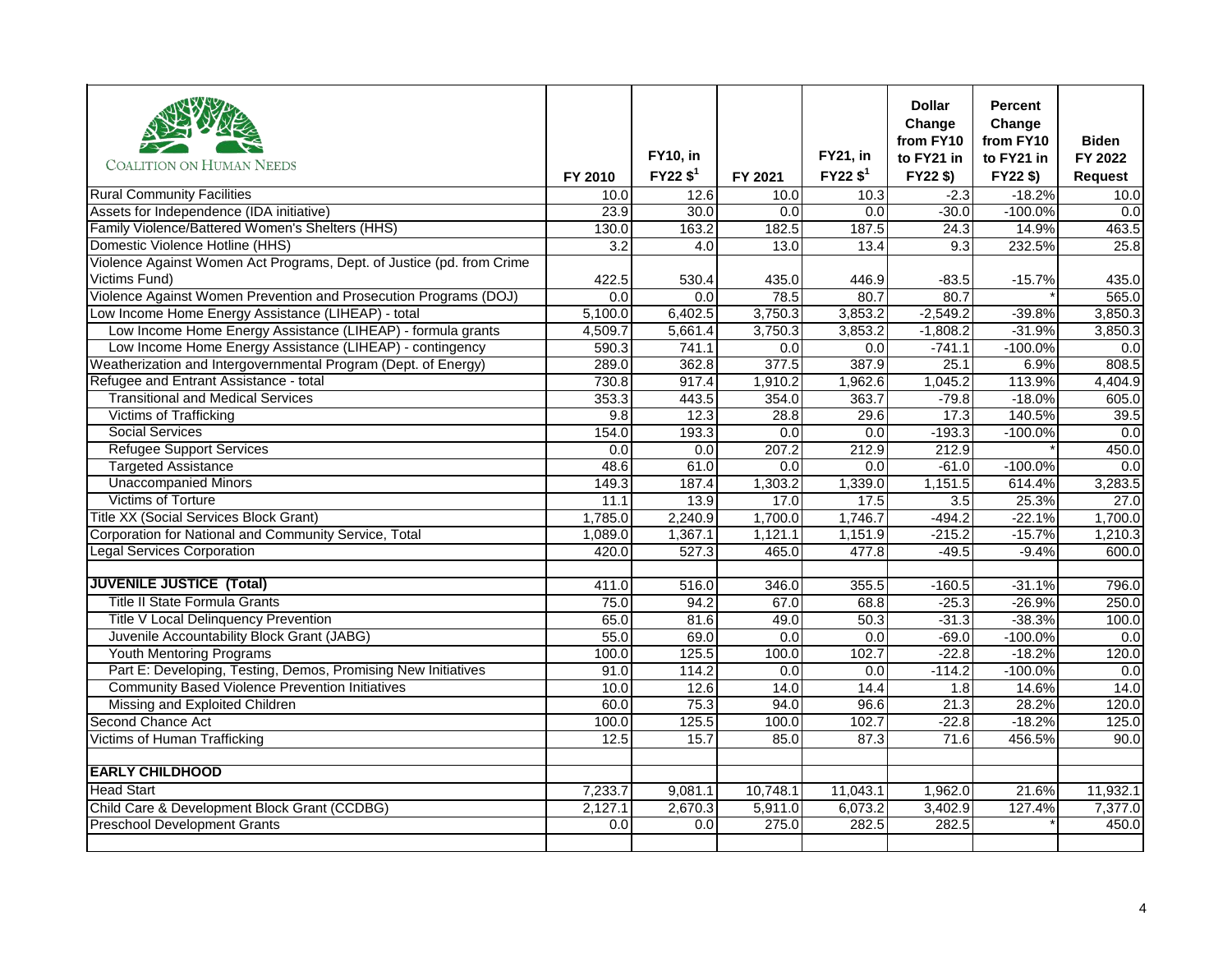| <b>COALITION ON HUMAN NEEDS</b>                                          | FY 2010          | <b>FY10, in</b><br>$FY22$ \$ <sup>1</sup> | FY 2021  | <b>FY21, in</b><br>$FY22$ \$ <sup>1</sup> | <b>Dollar</b><br>Change<br>from FY10<br>to FY21 in<br>FY22\$) | <b>Percent</b><br>Change<br>from FY10<br>to FY21 in<br>FY22\$) | <b>Biden</b><br>FY 2022<br><b>Request</b> |
|--------------------------------------------------------------------------|------------------|-------------------------------------------|----------|-------------------------------------------|---------------------------------------------------------------|----------------------------------------------------------------|-------------------------------------------|
| <b>SERVICES FOR THE ELDERLY</b>                                          |                  |                                           |          |                                           |                                                               |                                                                |                                           |
| Home and Community Based Supportive Services                             | 368.0            | 462.0                                     | 392.6    | 403.4                                     | $-58.6$                                                       | $-12.7%$                                                       | 550.6                                     |
| Caregiver Services (includes Family and Native American caregivers)      | 174.6            | 219.2                                     | 199.7    | 205.2                                     | $-14.0$                                                       | $-6.4%$                                                        | 265.7                                     |
| Nutrition for the Elderly                                                | 819.4            | 1,028.7                                   | 951.8    | 977.9                                     | $-50.7$                                                       | $-4.9%$                                                        | 1,341.4                                   |
| Native American Nutrition and Supportive Services                        | 27.7             | 34.8                                      | 35.2     | 36.2                                      | 1.4                                                           | 4.0%                                                           | 70.2                                      |
| <b>Protection of Vulnerable Adults</b>                                   | 31.3             | 39.3                                      | 23.7     | 24.4                                      | $-14.9$                                                       | $-38.0%$                                                       | 34.9                                      |
| <b>Elder Rights Support Activities</b>                                   | 4.1              | 5.1                                       | 17.9     | 18.4                                      | 13.2                                                          | 257.3%                                                         | 19.4                                      |
| Aging and Disability Resources                                           | 13.7             | 17.2                                      | 8.1      | 8.3                                       | $-8.9$                                                        | $-51.6%$                                                       | 23.5                                      |
| Lifespan Respite Care                                                    | $\overline{2.5}$ | $\overline{3.1}$                          | 7.1      | 7.3                                       | 4.2                                                           | 132.4%                                                         | 14.2                                      |
| <b>EDUCATION</b>                                                         |                  |                                           |          |                                           |                                                               |                                                                |                                           |
| Title I- College and Career Ready Students: Local K-12 Grants (formerly  |                  |                                           |          |                                           |                                                               |                                                                |                                           |
| Education for the Disadvantaged)                                         | 14,492.0         | 18,193.0                                  | 16,536.8 | 16,990.6                                  | $-1,202.4$                                                    | $-6.6%$                                                        | 16,536.8                                  |
| <b>Title I- Equity Grants</b>                                            | 0.0              | 0.0                                       | 0.0      | 0.0                                       | 0.0                                                           |                                                                | 20.000.0                                  |
| Even Start                                                               | 66.0             | 82.9                                      | 0.0      | 0.0                                       | $-82.9$                                                       | $-100.0%$                                                      | 0.0                                       |
| Comprehensive Literacy Development Grants (formerly Striving Readers)    | 200.0            | 251.1                                     | 192.0    | 197.3                                     | $-53.8$                                                       | $-21.4%$                                                       | 192.0                                     |
| Innovative Approaches to Literacy                                        | 0.0              | 0.0                                       | 28.0     | 28.8                                      | 28.8                                                          |                                                                | 28.0                                      |
| Effective Teaching and Learning: Science, Tech., Engineering, Math       | 180.5            | 226.6                                     | 0.0      | $\overline{0.0}$                          | $-226.6$                                                      | $-100.0%$                                                      | 0.0                                       |
| Effective Teaching and Learning for a Well-Rounded Ed.                   | 226.1            | 283.8                                     | 0.0      | 0.0                                       | $-283.8$                                                      | $-100.0%$                                                      | 0.0                                       |
| Teacher and School Leader Incentive Grants                               | 0.0              | 0.0                                       | 200.0    | 205.5                                     | 205.5                                                         |                                                                | 200.0                                     |
| Supporting Effective Instruction State Grants (formerly State Grants for |                  |                                           |          |                                           |                                                               |                                                                |                                           |
| Improving Teacher Quality)                                               | 2,947.7          | 3,700.5                                   | 2,143.0  | 2,201.8                                   | $-1,498.7$                                                    | $-40.5%$                                                       | 2,148.6                                   |
| <b>IDEA Part B Grants to States</b>                                      | 11,505.2         | 14,443.5                                  | 12,937.5 | 13,292.5                                  | $-1,150.9$                                                    | $-8.0%$                                                        | 15,537.4                                  |
| <b>IDEA Part C Grants to Infants and Families</b>                        | 439.4            | 551.6                                     | 481.9    | 495.1                                     | $-56.5$                                                       | $-10.2%$                                                       | 731.9                                     |
| <b>IDEA, Preschool Grants</b>                                            | 374.1            | 469.6                                     | 397.6    | 408.5                                     | $-61.1$                                                       | $-13.0%$                                                       | 502.6                                     |
| Safe Schools and Citizenship Education (replaces FY10 funding from Safe  |                  |                                           |          |                                           |                                                               |                                                                |                                           |
| and Drug Free Schools) Total                                             | 365.0            | 458.2                                     | 217.0    | 223.0                                     | $-235.3$                                                      | $-51.3%$                                                       | 1,650.0                                   |
| <b>Promise Neighborhoods</b>                                             | 10.0             | 12.6                                      | 81.0     | 83.2                                      | 70.7                                                          | 562.9%                                                         | 91.0                                      |
| <b>School Safety National Activities</b>                                 | 2.0              | 2.5                                       | 106.0    | 108.9                                     | 106.4                                                         | 4237.7%                                                        | 1,116.0                                   |
| Elementary and Secondary School Counseling                               | 55.0             | 69.0                                      | 0.0      | 0.0                                       | $-69.0$                                                       | $-100.0%$                                                      | 0.0                                       |
| Carol. M. White Physical Education Program                               | 79.0             | 99.2                                      | 0.0      | 0.0                                       | $-99.2$                                                       | $-100.0%$                                                      | 0.0                                       |
| Education for Homeless Children and Youth                                | 65.4             | 82.1                                      | 106.5    | 109.4                                     | $\overline{27.3}$                                             | 33.3%                                                          | 106.5                                     |
| <b>Education Innovation and Research</b>                                 | 0.0              | 0.0                                       | 194.0    | 199.3                                     | 199.3                                                         |                                                                | 194.0                                     |
| <b>School Improvement Grants</b>                                         | 545.6            | 684.9                                     | 0.0      | 0.0                                       | $-684.9$                                                      | $-100.0%$                                                      | 0.0                                       |
| 21st Century Community Learning Centers (afterschool programs)           | 1,166.2          | 1,464.0                                   | 1,259.7  | 1,294.3                                   | $-169.8$                                                      | $-11.6%$                                                       | 1,309.7                                   |
| <b>English Language Acquisition</b>                                      | 750.0            | 941.5                                     | 797.4    | 819.3                                     | $-122.3$                                                      | $-13.0%$                                                       | 917.4                                     |
| Neglected and Delinquent Youth - state program                           | 50.4             | 63.3                                      | 48.2     | 49.5                                      | $-13.7$                                                       | $-21.7%$                                                       | 48.2                                      |
| <b>Migrant Student Education</b>                                         | 394.8            | 495.6                                     | 375.6    | 385.9                                     | $-109.7$                                                      | $-22.1%$                                                       | 375.6                                     |
| Special Programs for Migrant Students (HS equivalency, college)          | 36.7             | 46.1                                      | 46.1     | 47.4                                      | 1.3                                                           | 2.8%                                                           | 66.1                                      |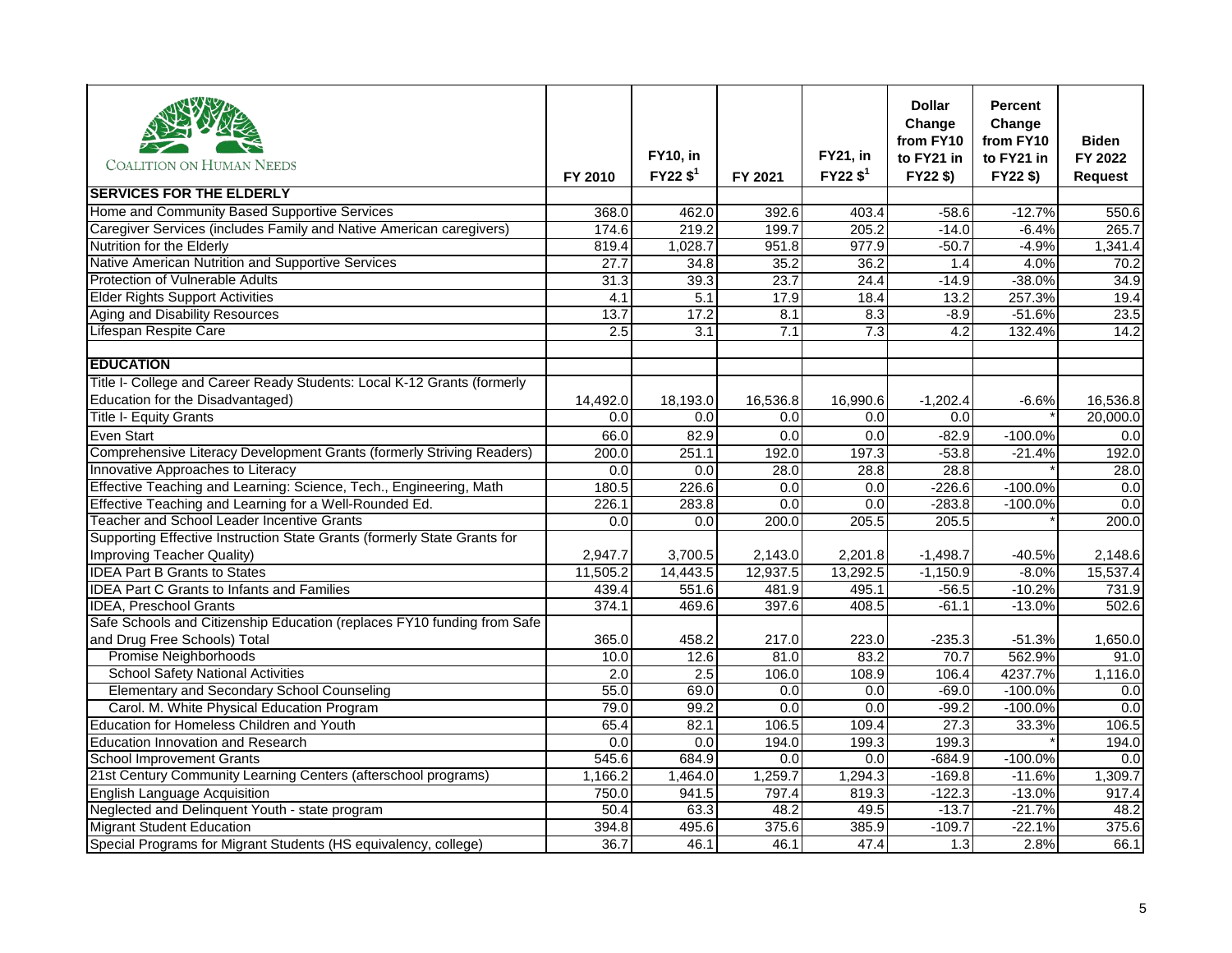|                                                                         |                  | <b>FY10, in</b>      |          | <b>FY21, in</b>        | <b>Dollar</b><br>Change<br>from FY10<br>to FY21 in | <b>Percent</b><br>Change<br>from FY10<br>to FY21 in | <b>Biden</b><br>FY 2022 |
|-------------------------------------------------------------------------|------------------|----------------------|----------|------------------------|----------------------------------------------------|-----------------------------------------------------|-------------------------|
| <b>COALITION ON HUMAN NEEDS</b>                                         | FY 2010          | FY22 \$ <sup>1</sup> | FY 2021  | $FY22$ \$ <sup>1</sup> | FY22\$)                                            | FY22\$)                                             | <b>Request</b>          |
| <b>Rural Education</b>                                                  | 174.9            | 219.6                | 187.8    | 193.0                  | $-26.6$                                            | $-12.1%$                                            | 192.8                   |
| <b>Indian Student Education</b>                                         | 127.3            | 159.8                | 181.2    | 186.2                  | 26.4                                               | 16.5%                                               | 186.2                   |
|                                                                         |                  |                      |          |                        |                                                    |                                                     |                         |
| <b>ADULT, VOCATIONAL, AND HIGHER EDUCATION</b>                          |                  |                      |          |                        |                                                    |                                                     |                         |
| Adult Education & Family Literacy Act Programs (includes state grants)  | 640.0            | 803.4                | 688.7    | 707.6                  | $-95.8$                                            | $-11.9%$                                            | 713.7                   |
| Career and Technical Education (CTEA)                                   | 1,271.7          | 1,596.5              | 1,342.3  | 1,379.1                | $-217.3$                                           | $-13.6%$                                            | 1,470.3                 |
| Client Assistance State Grants (Rehab. Act)                             | 12.3             | 15.4                 | 13.0     | 13.4                   | $-2.1$                                             | $-13.5%$                                            | 13.0                    |
| Training (Rehab. Act)                                                   | 37.8             | 47.5                 | 29.4     | 30.2                   | $-17.2$                                            | $-36.3%$                                            | 29.4                    |
| Demonstration and Training Program (Rehab Act)                          | 11.6             | 14.6                 | 5.8      | 6.0                    | $-8.6$                                             | $-59.1%$                                            | 40.8                    |
| Migrant and Seasonal Farmworkers                                        | 2.2              | 2.8                  | 0.0      | 0.0                    | $-2.8$                                             | $-100.0%$                                           | 0.0                     |
| <b>Supported Employment State Grants</b>                                | 29.2             | 36.7                 | 22.5     | 23.1                   | $-13.5$                                            | $-36.9%$                                            | 22.5                    |
| Protection and Advocacy of Individual Rights (PAIR)                     | 18.1             | 22.7                 | 18.2     | 18.7                   | $-4.0$                                             | $-17.7%$                                            | 18.2                    |
| Independent Living Svcs. For Older Blind Individuals                    | 137.9            | 173.1                | 33.3     | 34.2                   | $-138.9$                                           | $-80.2%$                                            | 33.3                    |
| Pell Grants, Discretionary (NOTE: All Pell Grant funding is exempt from |                  |                      |          |                        |                                                    |                                                     |                         |
| automatic cuts)                                                         | 17,494.8         | 21,962.7             | 22,475.4 | 23,092.2               | 1,129.5                                            | 5.1%                                                | 25,475.4                |
| <b>Federal Supplemental Educational Opportunity Grants</b>              | 757.5            | 951.0                | 880.0    | 904.1                  | $-46.8$                                            | $-4.9%$                                             | 880.0                   |
| <b>Federal Work Study</b>                                               | 980.5            | 1,230.9              | 1,190.0  | 1,222.7                | $-8.2$                                             | $-0.7%$                                             | 1,190.0                 |
| <b>TRIO Program</b>                                                     | 853.1            | 1,071.0              | 1,097.0  | 1,127.1                | 56.1                                               | 5.2%                                                | 1,297.8                 |
| <b>GEAR UP</b>                                                          | 323.2            | 405.7                | 368.0    | 378.1                  | $-27.6$                                            | $-6.8%$                                             | 408.0                   |
| Child Care Access Means Parents in School                               | 16.0             | 20.1                 | 55.0     | 56.5                   | 36.4                                               | 181.3%                                              | 95.0                    |
| Fund for the Improvement of Postsecondary Education                     | 159.4            | 200.1                | 41.0     | 42.1                   | $-158.0$                                           | $-78.9%$                                            | 76.0                    |
| Postsecondary Program for Students with Intellectual Disabilities       | 11.0             | 13.8                 | 13.8     | 14.2                   | 0.4                                                | 2.7%                                                | 15.2                    |
| <b>NUTRITION</b>                                                        |                  |                      |          |                        |                                                    |                                                     |                         |
| WIC (Special Supplemental Nutrition/Women, Infants and Children)        | 7,252.0          | 9,104.1              | 6,000.0  | 6,164.7                | $-2,939.4$                                         | $-32.3%$                                            | 6,000.0                 |
| Commodity Supplemental Food Program (NOTE: CSFP is exempt from          |                  |                      |          |                        |                                                    |                                                     |                         |
| automatic cuts)                                                         | 171.4            | 215.2                | 325.0    | 333.9                  | 118.7                                              | 55.2%                                               | 332.0                   |
| TEFAP: Emergency Food Programs, Administrative                          | 49.5             | 62.1                 | 79.6     | 81.8                   | 19.6                                               | 31.6%                                               | 85.0                    |
| <b>Farmers' Market Nutrition Program</b>                                | 20.0             | 25.1                 | 21.0     | 21.6                   | $-3.5$                                             | $-14.1%$                                            | 24.0                    |
| <b>Congressional Hunger Center</b>                                      | 3.0              | 3.8                  | 2.0      | 2.1                    | $-1.7$                                             | $-45.4%$                                            | 2.0                     |
| Nutrition Assistance Program Study                                      | $\overline{0.0}$ | 0.0                  | 0.0      | 0.0                    | $\overline{0.0}$                                   |                                                     | 0.0                     |
| <b>School Breakfast Expansion Grants</b>                                | 0.0              | 0.0                  | 0.0      | 0.0                    | 0.0                                                |                                                     | 6.0                     |
| <b>HOUSING</b>                                                          |                  |                      |          |                        |                                                    |                                                     |                         |
| <b>Total, Community Development Fund</b>                                | 4,450.0          | 5,586.5              | 3,475.0  | 3,570.4                | $-2,016.1$                                         | $-36.1%$                                            | 3,770.0                 |
| Community Development Block Grant Formula Grants                        | 3,990.0          | 5,009.0              | 3,450.0  | 3,544.7                | $-1,464.3$                                         | $-29.2%$                                            | 3,745.0                 |
| Choice Neighborhoods/HOPE VI                                            | 200.0            | 251.1                | 200.0    | 205.5                  | $-45.6$                                            | $-18.2%$                                            | 185.0                   |
| Fair Housing and Equal Opportunity                                      | 72.0             | 90.4                 | 72.5     | 74.5                   | $-15.9$                                            | $-17.6%$                                            | 85.0                    |
| Housing Opportunities for Persons With AIDS                             | 335.0            | 420.6                | 430.0    | 441.8                  | 21.2                                               | 5.1%                                                | 450.0                   |